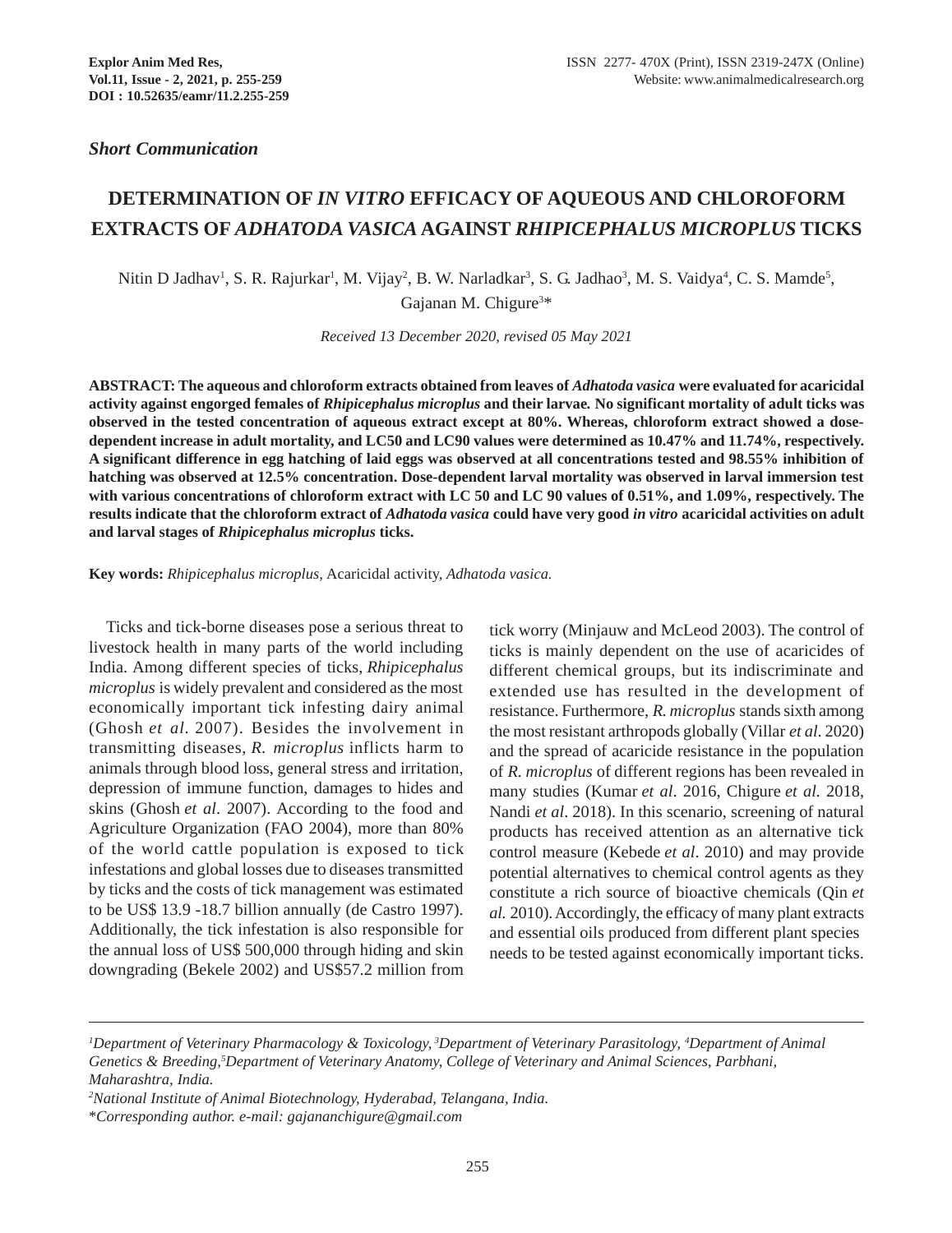# **The study**

#### **Collection, transportation and maintenance of ticks**

Fully engorged female ticks of *R. microplus* were collected manually from the cattle and buffaloes and the cracks, crevices of the shed. Ticks were collected in separate vials, closed with a muslin cloth to allow air and moisture exchange, and brought to the laboratory. The collected ticks were pooled, washed thoroughly in tap water, and dried using absorbent paper. The female ticks which were not used for the adult immersion test were kept in desiccators maintained at 85±5% relative humidity (RH) for oviposition. The laid eggs were allowed to hatch and the larvae of 12-14 days old were used for larval immersion.

#### **Collection of plant material**

 The matured leaves of *Adhatoda vasica* were collected from the botanical garden of Vasantrao Naik, Marathwada Agriculture University and nearby areas of the Parbhani region and were authenticated from the botanist.

# **Preparation of aqueous extracts**

The collected leaves were shade dried at the departmental laboratory for 15 to 20 days and ground to a powder using an electrical grinder. After preparation of powder, 100 gm was added in distilled water, and volume was adjusted to 1 liter. An aqueous mixture of the plant material was macerated at room temperature. Then the aqueous mixture was kept in the refrigerator for 48 hours with intermittent shaking using an electric shaker. The obtained macerate was strained off using a muslin cloth and then filtered through the filter paper. The obtained filtrate was transferred into evaporating Petri plates and kept at room temperature. The final extract was stored in screw-capped vials and kept at 4°C till its use.

#### **Preparation of chloroform extract**

The dried leaves powder (100g) was subjected to soxhlation unit with 600 ml chloroform in round bottom flask at 70°C for 48 hours. Then the extract was removed from the flask and concentrated by using Rota evaporator at 400 C (water bath). After complete evoration of solvent, the final extract was collected from the flask and stored at  $4^0C$ .

#### **The extractability of plant was calculated as**

Extraction rate  $(\%)$  = [Weight of extracts  $(g)$  Weight of the plant material (g) before extraction] X100.

#### **Bioassays**

#### **Adult immersion test (AIT)**

Acaricidal activity of extracts was evaluated using an adult immersion test (AIT) as described by Ghosh *et al.* (2013). Initially, a series of different concentrations of the extracts *viz*., 2.5, 5.0, 7.5, 10, and 12.5% were prepared. 20% acetone was used as a solvent. The adult female ticks were immersed for 5 minutes in different concentrations of the extracts while the control ticks were immersed in their respective solvents. After 5 min, the immersed ticks were transferred to the Petri dishes dried with a paper towel, weighed, and kept in a BOD incubator maintaining at 28 °C and 85  $\pm$  5% RH. The data on biological parameters were monitored up to 14 days and the ticks which did not oviposit were considered as dead.

 The inhibition of oviposition was determined as per the method of Stendel (1980):

| Conc.<br>(Dose)<br>(%) | Mean tick weight<br>(mg)/replicate<br>$(Mean \pm SE) [N=5]$ | <b>Mortality</b><br>$\frac{6}{2}$<br>(Mean± SE) | Mean egg mass<br>(mg)<br>$(Mean \pm SE)$ | <b>Reproductive</b><br>index(RI)<br>$(Mean \pm SE)$ | <b>Inhibition of</b><br>Oviposition<br>$(IO\%) (Mean \pm SE)$ |
|------------------------|-------------------------------------------------------------|-------------------------------------------------|------------------------------------------|-----------------------------------------------------|---------------------------------------------------------------|
| 10                     | $546.00 + 18.81$                                            | $0.00+0.00$                                     | $218.25+9.35$                            | $0.41 \pm 0.003$                                    | $1.89 \pm 1.06$                                               |
| 20                     | $503.50 \pm 11.06$                                          | $0.00+0.00$                                     | $194.50 \pm 11.35$                       | $0.41 \pm 0.003$                                    | $5.26 + 4.25$                                                 |
| 30                     | $505.50 \pm 13.64$                                          | $0.00+0.00$                                     | $195.00 \pm 10.42$                       | $0.41 \pm 0.007$                                    | $5.37 + 3.43$                                                 |
| 40                     | $503.50 + 36.29$                                            | $0.00+0.00$                                     | $189.50 \pm 27.49$                       | $0.40 \pm 0.005$                                    | $9.03 \pm 8.29$                                               |
| 50                     | $497.50 \pm 13.30$                                          | $0.00+0.00$                                     | $183.25 + 13.12$                         | $0.40 \pm 0.005$                                    | $9.84 \pm 3.75$                                               |
| 60                     | $493.00 + 6.24$                                             | $0.00 \pm 0.00$                                 | $178.50 \pm 8.66$                        | $0.40 \pm 0.005$                                    | $11.24 \pm 2.63$                                              |
| 80                     | $497.25 \pm 10.71$                                          | $45.00 \pm 5.00$                                | $123.75+9.49$                            | $0.177+0.01$                                        | $38.88 + 4.39$                                                |
| Control                | $546.00 \pm 18.81$                                          | $0.00+0.00$                                     | $218.25+9.35$                            | $0.41 \pm 0.003$                                    | $0.00+0.00$                                                   |

**Table 1. Dose response data of aqueous extract of** *Adhatoda vasica* **on** *Rhipicephalus microplus* **ticks by AIT.**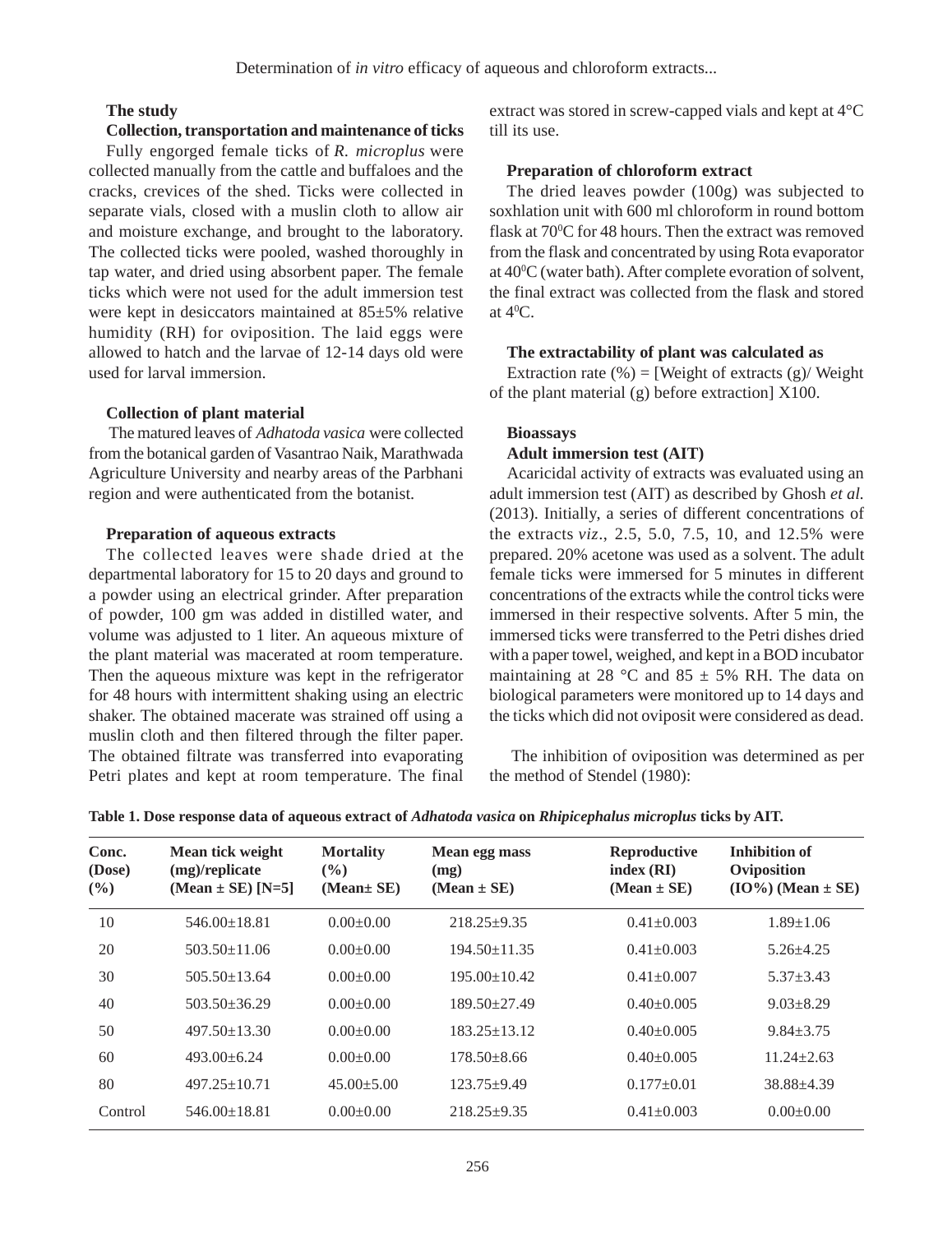| Conc.<br>(Dose)<br>(%) | Mean tick weight<br>(mg)/replicate<br>$(Mean \pm SE) [N=5]$ | <b>Mortality</b><br>$\frac{1}{2}$<br>(Mean± SE) | Mean egg mass<br>(mg)<br>$(Mean \pm SE)$ | Reproductive<br>index(RI)<br>$(Mean \pm SE)$ | <b>Inhibition of</b><br>Oviposition<br>$(IO\%) (Mean \pm SE)$ |
|------------------------|-------------------------------------------------------------|-------------------------------------------------|------------------------------------------|----------------------------------------------|---------------------------------------------------------------|
| 2.5                    | $462.75 + 22.74$                                            | $0.00+0.00$                                     | $230.00 \pm 12.40$                       | $0.49 \pm 0.006$                             | $19.70 \pm 2.58$                                              |
| 5                      | $539.00 \pm 20.26$                                          | $0.00+0.00$                                     | $264.50+2.59$                            | $0.49 \pm 0.01$                              | $20.41 \pm 3.45$                                              |
| 7.5                    | $596.00 + 47.80$                                            | $0.00+0.00$                                     | $273.00 \pm 11.32$                       | $0.46 \pm 0.01$                              | $25.10 + 4.56$                                                |
| 10                     | $657.75 \pm 14.14$                                          | $45.00 \pm 15.00$                               | $88.25 \pm 22.61$                        | $0.13 \pm 0.03$                              | $78.04 \pm 6.12$                                              |
| 12.5                   | $638.50 \pm 18.79$                                          | $95.00 \pm 5.00$                                | $5.25 + 5.25$                            | $0.008 \pm 0.00$                             | $98.55 \pm 1.44$                                              |
| Control                | $623.00 \pm 18.59$                                          | $0.00+0.00$                                     | $385.50 + 3.12$                          | $0.62 \pm 0.01$                              | $0.00+0.00$                                                   |

**Table 2. Dose response data of chloroform extract of** *Adhatoda vasica* **on adult** *Rhipicephalus microplus* **ticks by AIT.**

 $*LC_{50}$ =10.47%; LC<sub>90</sub>=11.74%; R2=0.964; Slope=30.35.

Reproductive Index  $(RI) = Egg$  masses/Engorged tick weight.

Percentage inhibition of oviposition  $(\%$  IO) = [RI] (Control) - RI (Treatment)/ RI (control)] X 100.

#### **Larval immersion test (LIT)**

For LIT, approximately 100 larvae were transferred to 1.5 ml centrifuge tubes containing 300 µL of extracts and shaken vigorously to get it immersed. After 10 min, the solution was pipetted out and the entire tube was dried by absorbing the solution with a filter paper strip, and then the tubes were covered with cotton cloths tied with rubber bands. The control group was immersed in respective solvents. For each working concentration of the extract, three replications were maintained, and treated larvae were placed in desiccators placed in BOD incubator maintained at 28 °C and  $85 \pm 5\%$  RH. After 24 hrs, the tubes were opened. The dead and live larvae were counted to calculate the mortality.

## **Statistical Analysis**

The dose-response data were subjected to probit analysis (Finney1962). The LC50 (lethal concentration of extract producing 50% mortality in ticks) and LC90 (lethal concentration of extract producing 90% mortality) values were obtained from the regression equation and compared at the 95% confidence limit.

### **Results and discussion**

The acaricidal efficacy of crude aqueous and chloroform extracts of *Adhatoda vasica* was assessed against *R. microplus* female ticks. The entomological parameters like adult mortality percentage, reproductive index, inhibition of oviposition, hatching rate and larval mortality were obtained. The aqueous extract of *Adhatoda vasica* caused no mortality of adult ticks in concentration up to 60% while only 45% adult mortality was noted in 80% (Table 1).

The chloroform extract showed strong acaricidal activity and a dose-dependent increase in adult mortality was observed in the range from 45.00±15.00 to 95.00±5.00 (Table 2). The LC50 and LC90 values were determined as 10.47% and 11.74%, respectively. The significant difference in the hatching of eggs passed by treated females was observed at all tested concentrations and 98.55% inhibition of hatching was observed at 12.5% concentration.

The chloroform extract also exhibited good larvicidal activity against larvae and dose-dependent increase in mortality was observed (Table 3). Significant larval mortality  $(p<0.001)$  at 24 hrs was observed in all the doses starting from 0.312% in comparison to the control. The LC50 and LC90 were 0.51% and 1.09%, respectively.

**Table 3. Dose response data of chloroform extract of** *Adhatoda vasica* **on larvae of** *Rhipicephalus microplus* **by LIT.**

| Concentration $(\% )$ | Mortality $(\% )$ (Mean $\pm$ SE) |
|-----------------------|-----------------------------------|
| 0.312                 | $22.94 \pm 1.20$                  |
| 0.625                 | $54.83 \pm 1.54$                  |
| 1.25                  | $83.36 + 2.04$                    |
| 2.5                   | $100+0.00$                        |
| 5                     | $100+0.00$                        |
| Control               | 00.00                             |

 $* LC_{50} = 0.51\%; LC_{90} = 1.09\%; R^2 = 0.904, Slope = 3.797.$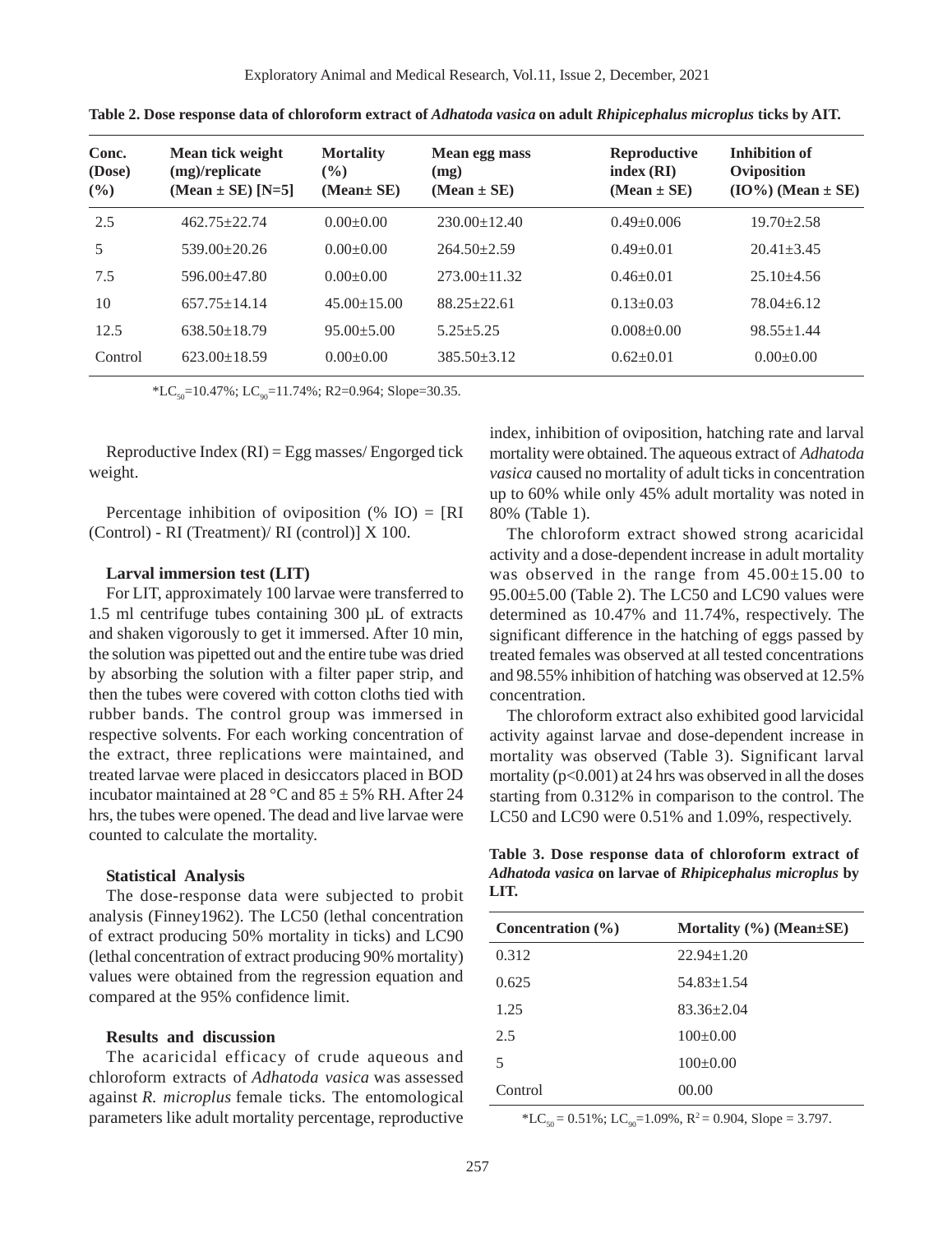*Adhatoda vasica* is being used in an indigenous system of medicine for more than 2000 years and possesses numerous biological activities. The leaves of *Adhatoda vasica* have proven insect repellent properties (Saxena *et al*.1986) and also used as insecticide particularly, to control insect pests in oil seeds (Srivastava *et al*. 1965). In the present study, the selection of the *Adhatoda vasica* for acaricidal activity was based on the published literature about the high safety profile (Yadav and Yadav 2018). Moreover, World Health Organization (1990) has also considered *A*. v*asica* as a medicinal plant with therapeutic utility and non-toxic nature, as recorded in the WHO manual.

The results obtained in the present study using chloroform extract showed very strong anti-adult activity and effect on oviposition of treated female ticks. Similar to our findings, Kishore *et al.* (2016) reported the acaricidal efficacy of root extracts of *Adhatoda vasica* against the same species of tick and observed LC50 271.49, 388.80, and 863.61 ppm for petroleum ether, methanol, and hexane extracts respectively. Suggesting strong insecticidal activity of extracts of *Adhatoda vasica,* Gamble (1922) reported efficacy against hematophagous mosquitoes and flies.

Among the chemical constituents (vasicinone, vasicinol, adhatodine, adhatonine, adhavasinone, anisotine and peganine) present in leaves of *Adhatoda vasica*, vasicine and vasicinone are the two major alkaloids (Chihara 1997). The antifertility effect of vasicine by causing blockage of the oviduct has been reported against several insect species. In the present study, a significant difference in inhibition of oviposition and reduction in the hatching of eggs was also observed in female ticks treated with different concentrations of chloroform extract. Previously, Borges *et al*. (2003) obtained similar results using 0.25% *M. azedarach* (Meliaceae).

Besides adult tick mortality, dose-dependent larvicidal activity was also recorded in larvae treated with chloroform extracts of *A. vasica.* Similar larvicidal efficacy was reported by Sadek (2003) using crude methanolic extract of *A. vasica* against larvae of *Spodoptera littoralis* larvae and by Al-shaibani *et al.* (2008) against gastrointestinal nematodes of sheep.

From the results obtained in the present study, it can be concluded that the chloroform extract of *Adhatoda vasica* has shown to have very good *in vitro* acaricidal activities on adult and larval stages of ticks.

However, *in vivo* studies regarding the direct effect of this extract on animals needs to be undertaken. The

present study will further help to develop a sustainable strategy for integrated tick management at least in the shed as chloroform extract exhibited the effect on oviposition and larvae.

# **ACKNOWLEDGEMENT**

The authors are thankful to the Associate Dean, College of Veterinary and Animal Sciences, MAFSU, Parbhani for providing facilities to carry out the research work.

# **REFERENCES**

Al-Shaibani IRM, Phulan MS, Arijo A, Qureshi TA (2008) Ovicidal and larvicidal properties of *Adhatoda vasica* (L.) extracts against gastrointestinal nematodes of sheep *in vitro*. Pak Vet J 28(2): 79-83.

Bekele T (2002) Studies on seasonal dynamics of ticks of Ogaden cattle and individual variation in resistance to ticks in eastern Ethiopia. J Vet Med 49: 285-288.

Borges, LMFPH, Ferri WJ, Silva WC, Silva JG (2003) *In vitro* efficacy of extracts of *Melia azedarach* against the tick *Boophilus microplus*. Med Vet Entomol 17(2): 228-231.

Chigure GM, Sharma AK, Kumar S, Fular A, Sagar SV *et al.* (2018) Role of metabolic enzymes in conferring resistance to synthetic pyrethroids, organophosphates, and phenylpyrazole compounds in *Rhipicephalus microplus*. Int J Acarol 44(1): 28- 34.

Chihara J, Yasuba H, Tsuda A, Urayama O, Saito N *et al.* (1997) Elevation of the plasma level of rantes during asthma attacks. J Allergy Clin Immunol 100(6): S52-S55.

de Castro JJ (1997) Sustainable tick and tickborne disease control in livestock improvement in developing countries. Vet Parasitol 71(2-3): 77-97.

FAO (2004) Resistance management and integrated parasite control in ruminants. Guidelines, Animal production and health division, Rome, FAO. 25-77.

Finney DJ (1962) Probit analysis: A statistical treatment of the sigmoid response curve. 2<sup>nd.</sup> edn. Cambridge University Press.

Gamble JS (1922) A manual of Indian timbers: an account of the growth, distribution, and uses of the trees and shrubs of India and Ceylon, with descriptions of their wood-structure. Sampson low, London. 205.

Ghosh S, Bansal GC, Gupta SC, Ray DD, Khan MQ *et al.* (2007) Status of tick distribution in Bangladesh, India and Pakistan. Parasitol Res 101(2): 207-216.